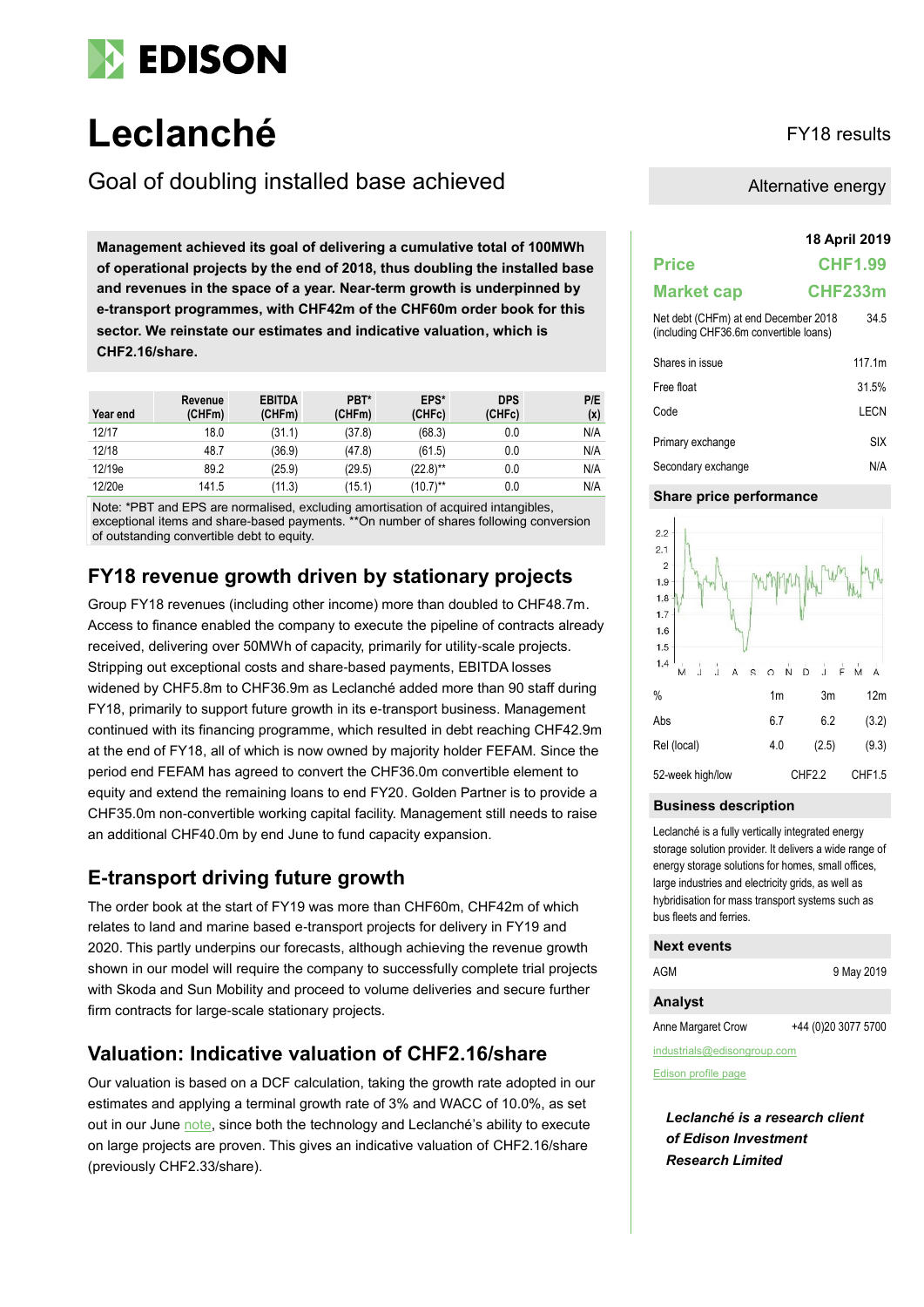

### **Segmental analysis**

#### **Exhibit 1: FY18 revenues by business unit**



Source: Company data

### **Stationary business unit**

While the ramp-up in growth in large-scale energy storage systems was held back by working capital constraints during FY17, the successful sourcing of finance (see below) meant this was no longer an issue during FY18. Segmental revenues were CHF36.2m compared with CHF3.1m in FY17, as the company delivered on several major projects and comprised 82% of the group total if CHF4.3m from the sale of IP to the JV (see below) is excluded. These included a 34.8MWh battery energy storage plant in Cremzow, Germany, a 15MWh project for SWB in Bremen, Germany and a 19.5MWh project in Marengo, US. Segmental EBITDA losses widened from CHF6.6m to CHF12.4m. There was a big increase in personnel costs as the business unit worked on multiple large projects in parallel.

Battery energy storage systems are increasingly being seen as a key enabler in the further deployment of wind and solar power, smoothing out the differences between supply, which is inherently variable, and demand. Navigant predicts that revenues from energy storage for renewables integration will grow from around \$1bn in 2017 to almost \$23bn by 2026. Noting the relatively low proportion of firm contracts relating to Stationary projects, we reduce our delivery estimate for FY19 from 100MWh to 80MWh and our FY20 delivery estimate from 150MWh to 140MWh. This level assumes that the company will secure additional firm contracts in a timely fashion. (See Exhibit 2 for a summary of the changes to revenue estimates for each business unit.)

### **E-transport business unit**

Segmental revenue doubled to CHF0.8m as the company worked on the test phases of programmes for electric bus battery packs with Sun Mobility in India and Skoda Electric in Europe. Segmental EBITDA losses narrowed by CHF0.5m to CHF3.6m despite staffing levels being raised ahead of volume deliveries in FY19 and FY20. These are for battery rack systems for 12 ships and offshore rigs totalling more than 50MWh for Kongsberg Maritime, as well as the Sun Mobility and Skoda Electric projects for land-based deployments.

Adoption of electric powered vehicles is being driven by the introduction of regulations reducing emissions of carbon dioxides and particulates. Navigant Research predicts that advanced battery energy capacity for automotive applications will increase from 125GWh in 2017 to 568GWh in 2026. Leclanché's order book for this segment was over 75MWh (CHF42m) at the start of FY19, most of which relates to marine programmes. We modify our estimates to include the marine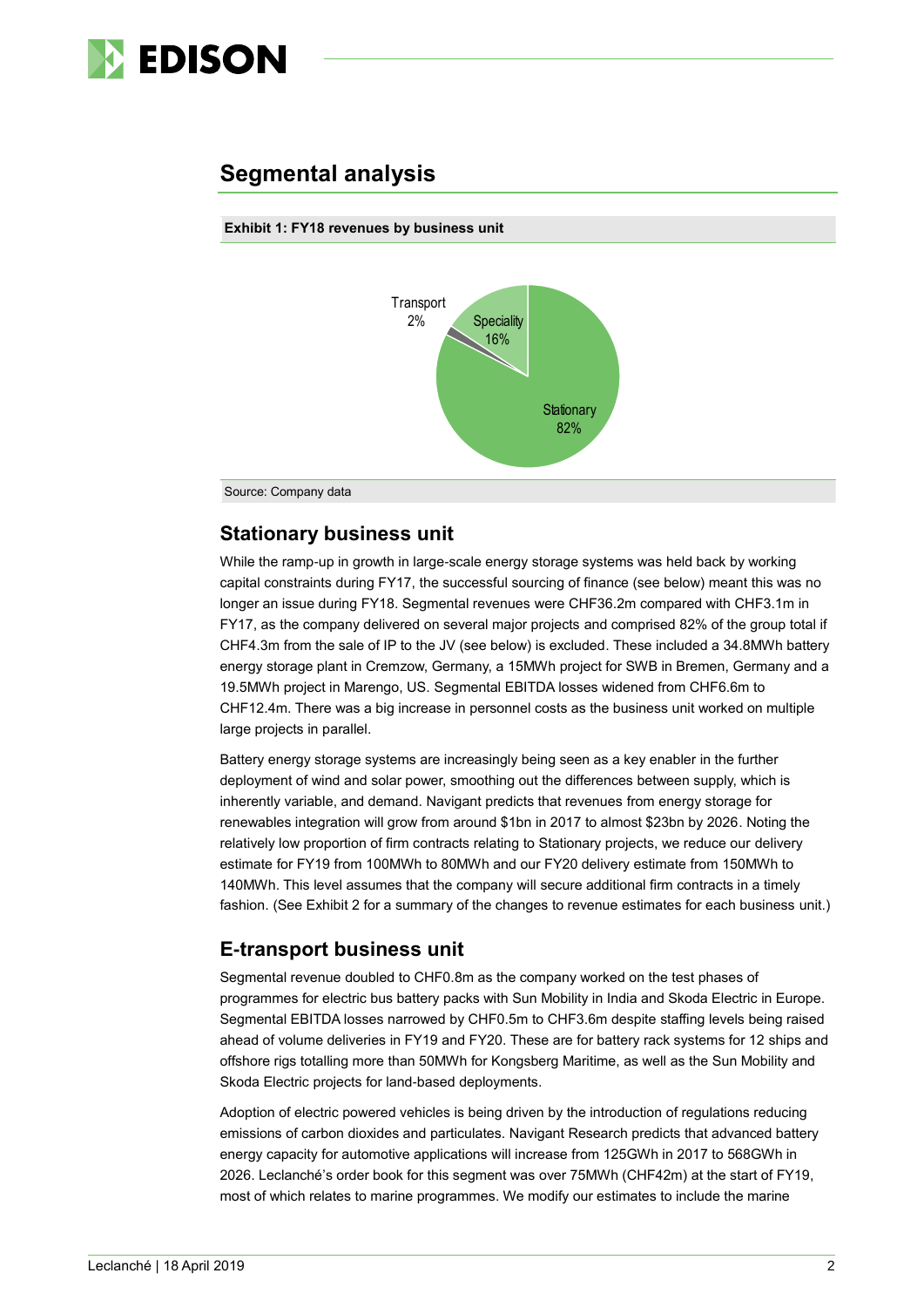

orders, which were not in the previous model, while pushing commencement of volume deliveries to Skoda out to FY20 because the test phase is taking longer to complete than we previously expected. Management anticipates that once it moves into the commercial phase, the Skoda Electric agreement will require deliveries of c 100MWh energy storage over a four-year period. Leclanché is also conducting trials with Sun Mobility. Management estimates the Sun Mobility programme will require annual volumes of 90–150MWh from FY20 onwards. It expects to announce the results of both of these test programmes later this quarter. The company has begun development projects for commercial vehicle customers, presenting upside to our estimates.

In 2018 Leclanché formed a JV in India with Exide Industries. The JV, Nexchcarge, is to build lithium-ion batteries and commercialise energy storage systems for India's electric vehicle market. Exide Industries holds a 75% stake, Leclanché 25%. Management expects the Nexcharge manufacturing facility in India to be operational by end H119 and then to increase capacity during FY20 and FY21 to reach three million cells per year, equivalent to c 1.5GWh/year.

### **Speciality business unit**

This business unit was formed in early 2018 by combining the activities previously designated 'commercial and industrial battery systems' and 'energy efficiency solutions'. Segmental revenues fell by CHF1.3m to CHF6.9m while EBITDA losses widened by CHF0.7m to CHF2.3m. Sales of household back-up powerpack for use with solar installations were discontinued following withdrawal of the subsidy in Vaud canton. Sales of third-party products were deliberately scaled back as the company focused on a few key accounts. We cut our FY19 and FY20 segmental revenues to reflect both these points. Management notes that it is making good progress with regards to automated material handling power systems for a French customer.

### **Group revenue growth driven by utility-scale generation**

Group FY18 revenues (including other income) more than doubled to CHF48.7m, flattered by a CHF3.7m share of sale of IP rights to the JV with Exide. Raw materials and consumables used remained close to revenue levels, as the battery facility in Germany was operating at very low levels of utilisation and using surplus capacity for development work on higher-efficiency cells, resulting in high levels of scrap material. Personnel costs grew by 20% year-on-year, reflecting the recruitment of over 90 people (now around 200 staff) in production, R&D, project management and energy storage system design. This investment is necessary to support increased cell and module output volumes for the large projects on which Leclanché is working and to carry out engineering, procurement and construction activities for some of these projects. Other operating expenses rose by 19% year-on-year, inflated by higher consultancy and legal costs. Stripping out exceptional costs and share-based payments, EBITDA losses widened by CHF5.8m to CHF36.9m. Adjusted losses before tax widened by considerably more, by CHF10.0m to CHF47.8m, reflecting CHF5.1m additional finance costs on convertible loans and a CHF2.4m increase in interest expenses.

### **Financing programme continues**

Management continued with its financing programme, resulting in majority holder FEFAM providing CHF60.5m additional finance in the form of convertible loan notes (of which CHF51.7m was drawn down at end FY18) and CHF3.0m as a new bridge loan extending to end March 2020, converting CHF54.7m debt to equity, acquiring all the remaining debt held by third parties and extending the maturity of the debt to end March 2020. (FEFAM is AM INVESTMENT SCA, SICAV-SIF – Liquid Assets Sub-Fund, together with FINEXIS EQUITY FUND – Renewable Energy Sub-Fund, FINEXIS EQUITY FUND – Multi Asset Strategy Sub-Fund and FINEXIS EQUITY FUND – EMoney Strategies Sub-Fund, also called Energy Storage Invest). This process was highly dilutive, resulting in the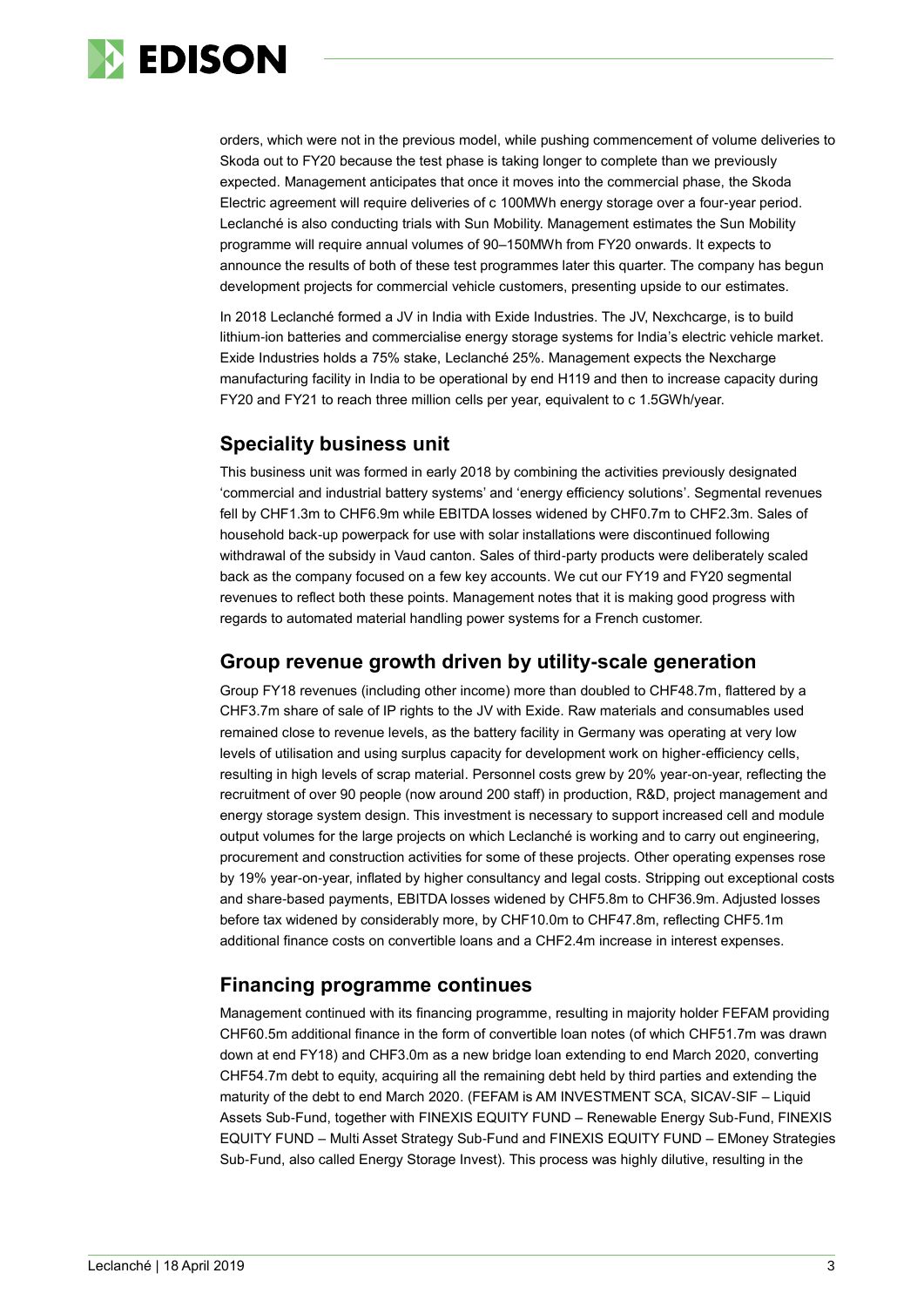

number of shares increasing from 69.7m at end FY17 to 117.1m at end FY18 and giving FEFAM a 64.3% shareholding.

Net debt increased from CHF21.7m (including CHF24.9m convertible loans and CHF3.5m nonconvertible) at end FY17 to CHF34.5m (including CHF36.6m convertible loans and CHF6.4m nonconvertible) at end FY18. Working capital rose byCHF11.9m, reflecting the strong revenue growth combined with inventory build-up associated with a major stationary contract that is scheduled for early FY19. The CHF14.2m shown as "investment activities" in our Financial Summary table comprises CHF3.6m capex, an estimated CHF1.5m to acquire energy management software, CHF6.6m loans to the Special Purpose Vehicle (SPV) funding the utility scale stationary storage project in Canada, CHF2.0m investment in the JV in India and an estimated CHF0.5m capitalised R&D. The capex was invested in the R&D facility, production capacity in Germany ahead of volume ramp-up in FY19 and completion of the module assembly line in Switzerland.

Since the period end FEFAM has agreed to convert all the convertible loans it holds to equity, to extend the remaining loans to end FY20 and provide a CHF35.0m non-convertible working capital facility. Management notes that this will increase the number of shares in issue by 23.4m to 140.4m and raise FEFAM's holding to 70.2%. Although management stated in September that it had sufficient funding to fully finance the company through to FY20, when it expects to reach EBITDA breakeven, it now estimates that it needs to raise an additional CHF40.0m to fund capacity expansion, CHF10m of this expansion has been committed. If this funding is not secured, management will outsource some of the production steps, enabling revenue growth at the rate shown in our estimates, but adversely impacting margin.

FEFAM has also agreed to provide up to CHF50.0m convertible debt for M&A and joint venture projects. At end FY18 CHF11.6m had been drawn down for investment in Nexcharge, of which CHF7.6m has been converted into equity.

## **Revisions to estimates**

Exhibit 2 shows the changes in revenues both at business segment and group level.

#### **Exhibit 2: Revisions to estimates**

|                             | <b>FY18</b> | <b>FY19</b> |        |          | <b>FY20</b> |       |            |
|-----------------------------|-------------|-------------|--------|----------|-------------|-------|------------|
|                             | Actual      | <b>New</b>  | Old    | % change | <b>New</b>  | Old   | % change   |
| Stationary revenues (CHFm)  | 36.2        | 54.0        | 67.5   | $-20.0%$ | 94.5        | 101.3 | $-6.7%$    |
| Transport revenues (CHFm)   | 0.7         | 25.2        | 16.9   | 49.1%    | 31.7        | 17.9  | 77.5%      |
| Speciality revenues (CHFm)  | 6.9         | 10.0        | 15.2   | $-34.3%$ | 10.0        | 16.2  | $-38.2%$   |
| Group revenues (CHFm)       | 48.7        | 89.2        | 99.6   | $-10.5%$ | 141.5       | 135.3 | 4.6%       |
| Group EBITDA (CHFm)         | (36.9)      | (25.9)      | (9.4)  | 175.6%   | (11.3)      | 0.1   | $-8972.5%$ |
| Group PBT (CHFm)            | (47.8)      | (29.5)      | (16.6) | 77.8%    | (15.1)      | (7.2) | 108.0%     |
| EPS (CHF)                   | (0.6)       | (0.2)       | (0.2)  | 11.1%    | (0.1)       | (0.1) | 19.5%      |
| Net debt at year end (CHFm) | 34.5        | 35.7        | 82.8   | $-56.9%$ | 59.4        | 97.3  | $-38.9%$   |

Source: Company data, Edison Investment Research

We revise our estimates to reflect:

- Lower-than-expected order book for stationary projects.
- Delays in moving to volume production for Skoda, which is more than offset by the contracts for marine transport.
- Cessation of activity in household back-up power segment.
- ◼ Focus of battery distribution business on key accounts.
- ◼ Further licence/royalty fees of up to CHF13.5m from JV treated as upside to our FY19 estimates.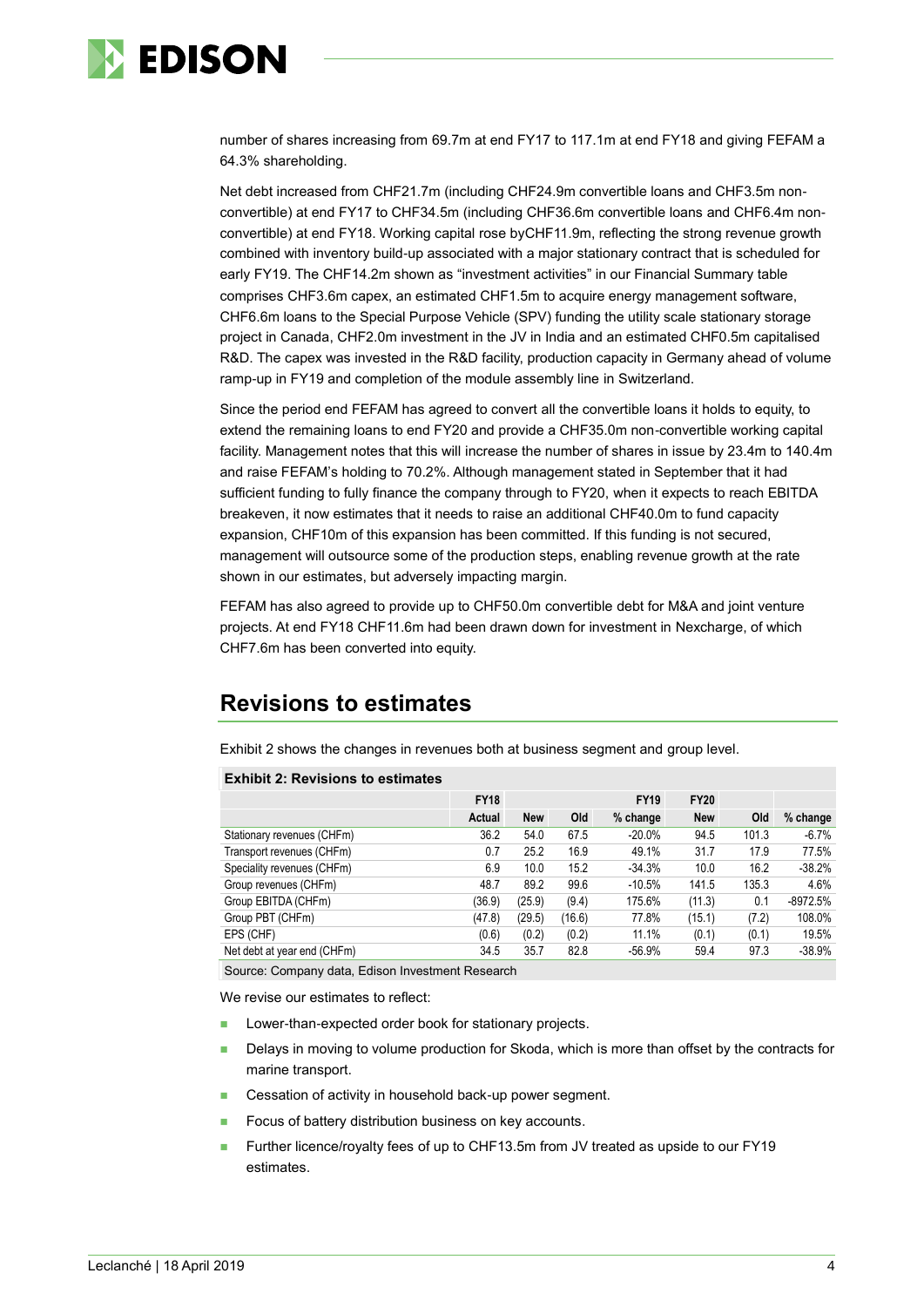

- Personnel numbers almost doubling during FY18 to support anticipated e-transport activity, then stabilising during FY19 as the company prepares to deliver CHF200m annual revenues.
- Conversion of outstanding CHF35.9m convertible debt to equity.
- Provision of CHF35m working capital facility.
- Higher capex in FY19 (CHF15.0m vs CHF5.5m) as some investment in capacity was postponed from FY18 to FY19. Together with the capacity at Nexcharge, this will give capacity of over 2GWh/year by the end of 2020, supporting anticipated output of 400k cells in 2019 and 900k cells 2020 for e-transport and materials handling applications. Cells for stationary applications do not use a proprietary technology and may be supplied by third parties if additional volumes of cells are required.
- We treat repayment of the loan to the Canadian SPV as an estimated CHF8m upside to cashflow because this is contingent on the SPV selling the energy storage asset in a timely fashion.
- In line with our policy, we treat the CHF40m funding gap identified by management as satisfied by long-term debt.

### **Valuation**

| Exhibit 3: DCF analysis, CHF per share |      |                                              |       |                           |               |       |  |               |                                              |  |
|----------------------------------------|------|----------------------------------------------|-------|---------------------------|---------------|-------|--|---------------|----------------------------------------------|--|
|                                        |      |                                              |       |                           | Base case     |       |  | High case     |                                              |  |
| CHF/share                              |      |                                              |       |                           | Discount rate |       |  | Discount rate |                                              |  |
|                                        | 9.0% | 10.0%                                        | 13.0% | 9.0%                      | 10.0%         | 13.0% |  | 10.0%         | 13.0%                                        |  |
|                                        | 1.76 | 1.44                                         | 0.80  | 2.07                      | 1.71          | 1.01  |  | 2.44          | 1.53                                         |  |
|                                        | 2.01 | 1.62                                         | 0.88  | 2.34                      | 1.91          | 1.09  |  | 2.70          | 1.64                                         |  |
|                                        | 2.34 | 1.85                                         | 0.98  | 2.70                      | 2.16          | 1.20  |  | 3.02          | 1.77                                         |  |
|                                        | 2.80 | 2.15                                         | 1.09  | 3.21                      | 2.49          | 1.32  |  | 3.45          | 1.94                                         |  |
|                                        | 3.49 | 2.58                                         | 1.24  | 3.96                      | 2.96          | 1.48  |  | 4.06          | 2.14                                         |  |
|                                        |      | 1.85<br>1.0%<br>2.0%<br>3.0%<br>4.0%<br>5.0% |       | Low case<br>Discount rate |               |       |  |               | 9.0%<br>2.91<br>3.26<br>3.72<br>4.37<br>5.35 |  |

Source: Edison Investment Research

Because Leclanché's transition from traditional battery manufacturer to vertically integrated battery energy storage system provider has not yet generated operating profits, the use of peer-based multiples is limited as a valuation methodology. Moreover, although management has good visibility of projects totalling over 1GWh of capacity, there is still significant uncertainty on how quickly projects will secure funding (from third parties). Given this level of uncertainty, we present a scenario analysis with the base case adopting the rate of revenue growth and costs as shown in our estimates from 2018 to 2020. Using this as our basis, we model potential revenues rising with a CAGR of 27% between 2019 and 2028, assuming a substantial proportion of battery cell manufacture from FY20 onwards will be carried out by local partners for projects in China or India, thus reducing capex. Applying a terminal growth rate of 3% and WACC of 10%, (both unchanged since our June note), our base case gives an indicative valuation of CHF2.16/share (previously CHF2.33/share).

Clearly there is no certainty the individual projects contributing towards the revenue growth adopted in our valuation will progress as expected. However, we note that the technology being deployed is proven and Leclanché has already demonstrated it can deliver on large projects. While there remains a risk that individual projects may not come to fruition, there is rising demand for battery energy storage for both stationary grid-related and e-transport applications, with very few companies able to offer the complete offer of battery modules, energy management software and engineering, procurement and construction services that Leclanché can. This puts it in a good place to win work on alternative projects.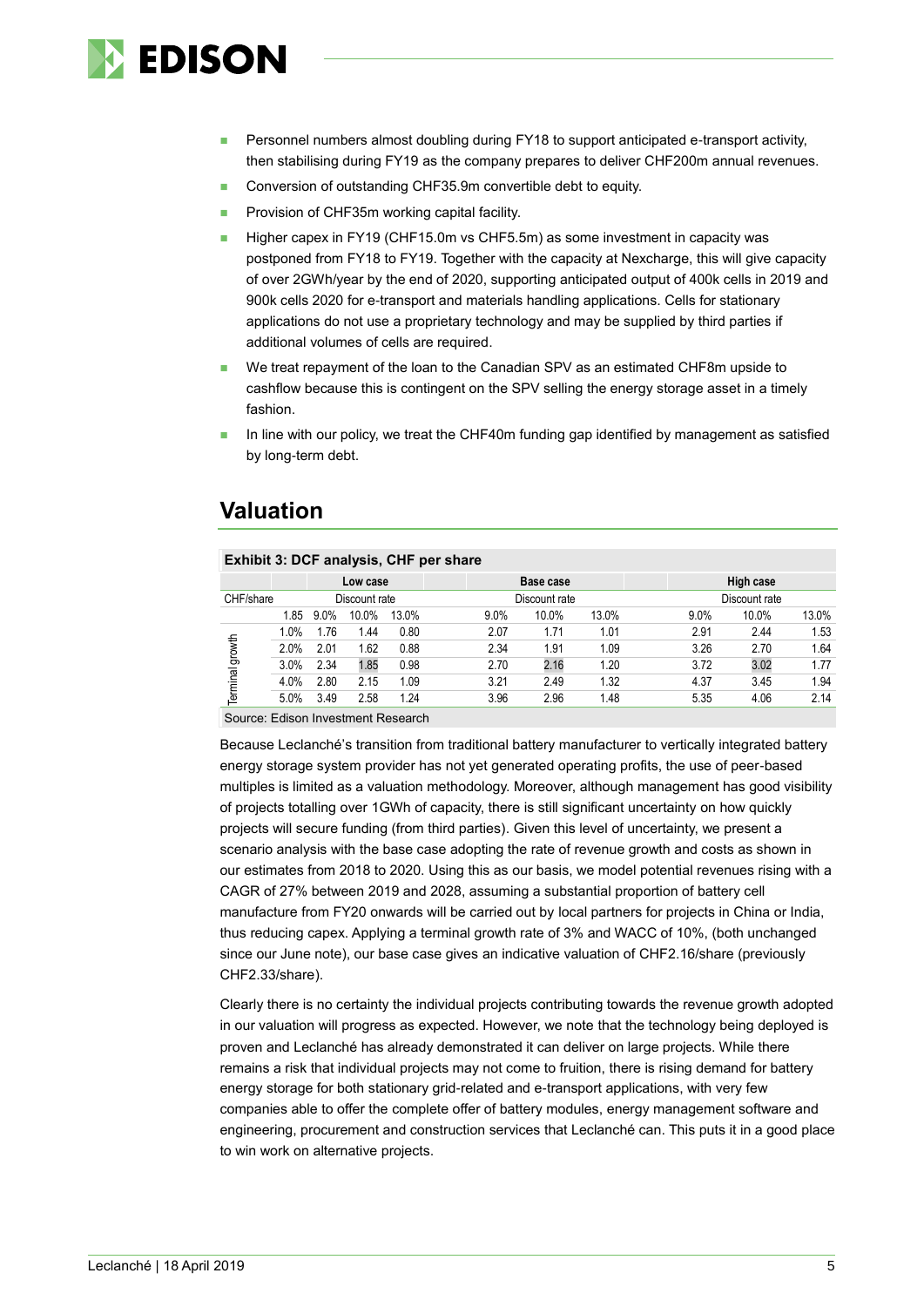

The current share price suggests the market is assuming a slightly slower growth rate than that adopted in our estimates. Our reverse DCF calculation generates an indicative value similar to the current share price when revenues are scaled back by 3% across the forecast period. This indicates the potential for modest share price appreciation as Leclanché demonstrates it is able to convert the existing pipeline and achieve the growth rate shown in our estimates. Giving some view of what might happen to valuation if revenue growth is faster than the rate assumed in our base case, our 'high' case shows that scaling up revenues by 10% gives an indicative value of CHF3.02/share.

#### **Exhibit 4: Financial summary**

| Year-end Dec<br><b>PROFIT &amp; LOSS</b><br>Revenue<br>18.0<br>48.7<br>89.2<br>141.5<br>Cost of Sales<br>(15.7)<br>(45.7)<br>(62.8)<br>(99.2)<br>2.3<br><b>Gross Profit</b><br>3.0<br>26.4<br>42.4<br><b>EBITDA</b><br>(31.1)<br>(36.9)<br>(25.9)<br>(11.3)<br>Operating Profit (before amort. and except.)<br>(35.3)<br>(39.9)<br>(29.2)<br>(14.6)<br>0.0<br>0.0<br>0.0<br>0.0<br>Amortisation of acquired intangibles<br>(0.7)<br>(0.8)<br>(0.8)<br>(0.8)<br>Share-based payments<br>0.0<br>Exceptionals<br>(0.1)<br>(1.3)<br>0.0<br><b>Operating Profit</b><br>(36.1)<br>(42.1)<br>(30.0)<br>(15.4)<br>Net Interest<br>(2.5)<br>(8.0)<br>(0.3)<br>(0.5)<br>Profit Before Tax (norm)<br>(29.5)<br>(37.8)<br>(47.8)<br>(15.1)<br>Profit Before Tax (FRS 3)<br>(38.5)<br>(50.0)<br>(30.3)<br>(15.9)<br>0.1<br>(0.7)<br>0.0<br>0.0<br>Tax<br>Profit After Tax (norm)<br>(37.7)<br>(29.5)<br>(15.1)<br>(48.6)<br>Profit After Tax (FRS 3)<br>(30.3)<br>(15.9)<br>(38.5)<br>(50.7)<br>Minority interest<br>0.0<br>0.0<br>0.0<br>0.0<br>Net income (norm)<br>(37.7)<br>(48.6)<br>(29.5)<br>(15.1)<br>Net income (FRS 3)<br>(38.5)<br>(50.7)<br>(30.3)<br>(15.9)<br>Average Number of Shares Outstanding (m)<br>55.3<br>79.0<br>129.1<br>140.4<br>(68.3)<br>(22.8)<br>EPS - normalised (CHFc)<br>(61.5)<br>(10.7)<br>EPS - normalised fully diluted (CHFc)<br>(68.3)<br>(61.5)<br>(22.7)<br>(10.7)<br>EPS - FRS 3 (CHFc)<br>(69.6)<br>(64.2)<br>(23.4)<br>(11.3)<br>Dividend per share (CHFc)<br>0.0<br>0.0<br>0.0<br>0.0<br><b>BALANCE SHEET</b><br><b>Fixed Assets</b><br>16.6<br>25.1<br>37.3<br>40.0<br>4.5<br>5.6<br>4.7<br>3.8<br>Intangible Assets<br>12.1<br>32.6<br>36.2<br>Tangible Assets and Deferred tax assets<br>19.5<br>62.2<br><b>Current Assets</b><br>52.1<br>97.0<br>88.2<br><b>Stocks</b><br>12.7<br>19.9<br>17.1<br>27.1<br>32.8<br>33.9<br>34.2<br>38.8<br>Debtors<br>Cash<br>6.6<br>8.4<br>45.7<br>22.3<br>(24.7)<br>(35.7)<br>(20.2)<br>(16.1)<br><b>Current Liabilities</b><br>(20.6)<br>(14.8)<br>(16.0)<br>(24.6)<br>Creditors including tax, social security and provisions<br>(15.1)<br>(5.4)<br>(0.1)<br>(0.1)<br>Short term borrowings<br>Long Term Liabilities<br>(22.1)<br>(48.7)<br>(92.4)<br>(92.8)<br>(13.3)<br>(37.5)<br>(81.3)<br>(81.7)<br>Long term borrowings<br>Retirement benefit obligation<br>(8.5)<br>(10.8)<br>(10.8)<br>(10.8)<br>Other long term liabilities<br>(0.4)<br>(0.4)<br>(0.4)<br>(0.4)<br>25.7<br><b>Net Assets</b><br>11.0<br>18.4<br>10.6<br>0.0<br>0.0<br>0.0<br>0.0<br>Minority interest<br>11.0<br>18.4<br>25.7<br>Shareholders equity<br>10.6<br><b>CASH FLOW</b><br>(44.6)<br>(47.9)<br>(22.2)<br>(17.3)<br>Operating Cash Flow<br>(0.1)<br>(2.2)<br>(0.1)<br>Net Interest<br>(0.1)<br>0.0<br>0.0<br>Tax<br>0.0<br>(0.1)<br>Investment activities<br>(6.6)<br>(14.2)<br>(15.5)<br>(6.0)<br>Acquisitions/disposals<br>0.0<br>0.0<br>0.0<br>0.0<br>6.5<br>Equity financing and other financing activities<br>0.0<br>0.0<br>0.0<br><b>Dividends</b><br>0.0<br>0.0<br>0.0<br>0.0<br>Net Cash Flow<br>(37.8)<br>(23.4)<br>(44.7)<br>(64.4)<br>Opening net debt/(cash)<br>34.5<br>35.7<br>17.8<br>19.5<br>HP finance leases initiated<br>0.0<br>0.0<br>0.0<br>0.0<br>(43.0)<br>(36.6)<br>0.4<br>Other<br>(49.4)<br>Closing net debt/(cash)<br>19.5<br>34.5<br>35.7<br>59.4 |                                                      | <b>CHFm</b> | 2017 | 2018 | 2019e | 2020e |
|------------------------------------------------------------------------------------------------------------------------------------------------------------------------------------------------------------------------------------------------------------------------------------------------------------------------------------------------------------------------------------------------------------------------------------------------------------------------------------------------------------------------------------------------------------------------------------------------------------------------------------------------------------------------------------------------------------------------------------------------------------------------------------------------------------------------------------------------------------------------------------------------------------------------------------------------------------------------------------------------------------------------------------------------------------------------------------------------------------------------------------------------------------------------------------------------------------------------------------------------------------------------------------------------------------------------------------------------------------------------------------------------------------------------------------------------------------------------------------------------------------------------------------------------------------------------------------------------------------------------------------------------------------------------------------------------------------------------------------------------------------------------------------------------------------------------------------------------------------------------------------------------------------------------------------------------------------------------------------------------------------------------------------------------------------------------------------------------------------------------------------------------------------------------------------------------------------------------------------------------------------------------------------------------------------------------------------------------------------------------------------------------------------------------------------------------------------------------------------------------------------------------------------------------------------------------------------------------------------------------------------------------------------------------------------------------------------------------------------------------------------------------------------------------------------------------------------------------------------------------------------------------------------------------------------------------------------------------------------------------------------------------------------------------------------------------------------------------------------------------------------------------------------------------------------------------------------------------------------------------------------------------------------------------------------------------------------|------------------------------------------------------|-------------|------|------|-------|-------|
|                                                                                                                                                                                                                                                                                                                                                                                                                                                                                                                                                                                                                                                                                                                                                                                                                                                                                                                                                                                                                                                                                                                                                                                                                                                                                                                                                                                                                                                                                                                                                                                                                                                                                                                                                                                                                                                                                                                                                                                                                                                                                                                                                                                                                                                                                                                                                                                                                                                                                                                                                                                                                                                                                                                                                                                                                                                                                                                                                                                                                                                                                                                                                                                                                                                                                                                                    |                                                      |             |      |      |       |       |
|                                                                                                                                                                                                                                                                                                                                                                                                                                                                                                                                                                                                                                                                                                                                                                                                                                                                                                                                                                                                                                                                                                                                                                                                                                                                                                                                                                                                                                                                                                                                                                                                                                                                                                                                                                                                                                                                                                                                                                                                                                                                                                                                                                                                                                                                                                                                                                                                                                                                                                                                                                                                                                                                                                                                                                                                                                                                                                                                                                                                                                                                                                                                                                                                                                                                                                                                    |                                                      |             |      |      |       |       |
|                                                                                                                                                                                                                                                                                                                                                                                                                                                                                                                                                                                                                                                                                                                                                                                                                                                                                                                                                                                                                                                                                                                                                                                                                                                                                                                                                                                                                                                                                                                                                                                                                                                                                                                                                                                                                                                                                                                                                                                                                                                                                                                                                                                                                                                                                                                                                                                                                                                                                                                                                                                                                                                                                                                                                                                                                                                                                                                                                                                                                                                                                                                                                                                                                                                                                                                                    |                                                      |             |      |      |       |       |
|                                                                                                                                                                                                                                                                                                                                                                                                                                                                                                                                                                                                                                                                                                                                                                                                                                                                                                                                                                                                                                                                                                                                                                                                                                                                                                                                                                                                                                                                                                                                                                                                                                                                                                                                                                                                                                                                                                                                                                                                                                                                                                                                                                                                                                                                                                                                                                                                                                                                                                                                                                                                                                                                                                                                                                                                                                                                                                                                                                                                                                                                                                                                                                                                                                                                                                                                    |                                                      |             |      |      |       |       |
|                                                                                                                                                                                                                                                                                                                                                                                                                                                                                                                                                                                                                                                                                                                                                                                                                                                                                                                                                                                                                                                                                                                                                                                                                                                                                                                                                                                                                                                                                                                                                                                                                                                                                                                                                                                                                                                                                                                                                                                                                                                                                                                                                                                                                                                                                                                                                                                                                                                                                                                                                                                                                                                                                                                                                                                                                                                                                                                                                                                                                                                                                                                                                                                                                                                                                                                                    |                                                      |             |      |      |       |       |
|                                                                                                                                                                                                                                                                                                                                                                                                                                                                                                                                                                                                                                                                                                                                                                                                                                                                                                                                                                                                                                                                                                                                                                                                                                                                                                                                                                                                                                                                                                                                                                                                                                                                                                                                                                                                                                                                                                                                                                                                                                                                                                                                                                                                                                                                                                                                                                                                                                                                                                                                                                                                                                                                                                                                                                                                                                                                                                                                                                                                                                                                                                                                                                                                                                                                                                                                    |                                                      |             |      |      |       |       |
|                                                                                                                                                                                                                                                                                                                                                                                                                                                                                                                                                                                                                                                                                                                                                                                                                                                                                                                                                                                                                                                                                                                                                                                                                                                                                                                                                                                                                                                                                                                                                                                                                                                                                                                                                                                                                                                                                                                                                                                                                                                                                                                                                                                                                                                                                                                                                                                                                                                                                                                                                                                                                                                                                                                                                                                                                                                                                                                                                                                                                                                                                                                                                                                                                                                                                                                                    |                                                      |             |      |      |       |       |
|                                                                                                                                                                                                                                                                                                                                                                                                                                                                                                                                                                                                                                                                                                                                                                                                                                                                                                                                                                                                                                                                                                                                                                                                                                                                                                                                                                                                                                                                                                                                                                                                                                                                                                                                                                                                                                                                                                                                                                                                                                                                                                                                                                                                                                                                                                                                                                                                                                                                                                                                                                                                                                                                                                                                                                                                                                                                                                                                                                                                                                                                                                                                                                                                                                                                                                                                    |                                                      |             |      |      |       |       |
|                                                                                                                                                                                                                                                                                                                                                                                                                                                                                                                                                                                                                                                                                                                                                                                                                                                                                                                                                                                                                                                                                                                                                                                                                                                                                                                                                                                                                                                                                                                                                                                                                                                                                                                                                                                                                                                                                                                                                                                                                                                                                                                                                                                                                                                                                                                                                                                                                                                                                                                                                                                                                                                                                                                                                                                                                                                                                                                                                                                                                                                                                                                                                                                                                                                                                                                                    |                                                      |             |      |      |       |       |
|                                                                                                                                                                                                                                                                                                                                                                                                                                                                                                                                                                                                                                                                                                                                                                                                                                                                                                                                                                                                                                                                                                                                                                                                                                                                                                                                                                                                                                                                                                                                                                                                                                                                                                                                                                                                                                                                                                                                                                                                                                                                                                                                                                                                                                                                                                                                                                                                                                                                                                                                                                                                                                                                                                                                                                                                                                                                                                                                                                                                                                                                                                                                                                                                                                                                                                                                    |                                                      |             |      |      |       |       |
|                                                                                                                                                                                                                                                                                                                                                                                                                                                                                                                                                                                                                                                                                                                                                                                                                                                                                                                                                                                                                                                                                                                                                                                                                                                                                                                                                                                                                                                                                                                                                                                                                                                                                                                                                                                                                                                                                                                                                                                                                                                                                                                                                                                                                                                                                                                                                                                                                                                                                                                                                                                                                                                                                                                                                                                                                                                                                                                                                                                                                                                                                                                                                                                                                                                                                                                                    |                                                      |             |      |      |       |       |
|                                                                                                                                                                                                                                                                                                                                                                                                                                                                                                                                                                                                                                                                                                                                                                                                                                                                                                                                                                                                                                                                                                                                                                                                                                                                                                                                                                                                                                                                                                                                                                                                                                                                                                                                                                                                                                                                                                                                                                                                                                                                                                                                                                                                                                                                                                                                                                                                                                                                                                                                                                                                                                                                                                                                                                                                                                                                                                                                                                                                                                                                                                                                                                                                                                                                                                                                    |                                                      |             |      |      |       |       |
|                                                                                                                                                                                                                                                                                                                                                                                                                                                                                                                                                                                                                                                                                                                                                                                                                                                                                                                                                                                                                                                                                                                                                                                                                                                                                                                                                                                                                                                                                                                                                                                                                                                                                                                                                                                                                                                                                                                                                                                                                                                                                                                                                                                                                                                                                                                                                                                                                                                                                                                                                                                                                                                                                                                                                                                                                                                                                                                                                                                                                                                                                                                                                                                                                                                                                                                                    |                                                      |             |      |      |       |       |
|                                                                                                                                                                                                                                                                                                                                                                                                                                                                                                                                                                                                                                                                                                                                                                                                                                                                                                                                                                                                                                                                                                                                                                                                                                                                                                                                                                                                                                                                                                                                                                                                                                                                                                                                                                                                                                                                                                                                                                                                                                                                                                                                                                                                                                                                                                                                                                                                                                                                                                                                                                                                                                                                                                                                                                                                                                                                                                                                                                                                                                                                                                                                                                                                                                                                                                                                    |                                                      |             |      |      |       |       |
|                                                                                                                                                                                                                                                                                                                                                                                                                                                                                                                                                                                                                                                                                                                                                                                                                                                                                                                                                                                                                                                                                                                                                                                                                                                                                                                                                                                                                                                                                                                                                                                                                                                                                                                                                                                                                                                                                                                                                                                                                                                                                                                                                                                                                                                                                                                                                                                                                                                                                                                                                                                                                                                                                                                                                                                                                                                                                                                                                                                                                                                                                                                                                                                                                                                                                                                                    |                                                      |             |      |      |       |       |
|                                                                                                                                                                                                                                                                                                                                                                                                                                                                                                                                                                                                                                                                                                                                                                                                                                                                                                                                                                                                                                                                                                                                                                                                                                                                                                                                                                                                                                                                                                                                                                                                                                                                                                                                                                                                                                                                                                                                                                                                                                                                                                                                                                                                                                                                                                                                                                                                                                                                                                                                                                                                                                                                                                                                                                                                                                                                                                                                                                                                                                                                                                                                                                                                                                                                                                                                    |                                                      |             |      |      |       |       |
|                                                                                                                                                                                                                                                                                                                                                                                                                                                                                                                                                                                                                                                                                                                                                                                                                                                                                                                                                                                                                                                                                                                                                                                                                                                                                                                                                                                                                                                                                                                                                                                                                                                                                                                                                                                                                                                                                                                                                                                                                                                                                                                                                                                                                                                                                                                                                                                                                                                                                                                                                                                                                                                                                                                                                                                                                                                                                                                                                                                                                                                                                                                                                                                                                                                                                                                                    |                                                      |             |      |      |       |       |
|                                                                                                                                                                                                                                                                                                                                                                                                                                                                                                                                                                                                                                                                                                                                                                                                                                                                                                                                                                                                                                                                                                                                                                                                                                                                                                                                                                                                                                                                                                                                                                                                                                                                                                                                                                                                                                                                                                                                                                                                                                                                                                                                                                                                                                                                                                                                                                                                                                                                                                                                                                                                                                                                                                                                                                                                                                                                                                                                                                                                                                                                                                                                                                                                                                                                                                                                    |                                                      |             |      |      |       |       |
|                                                                                                                                                                                                                                                                                                                                                                                                                                                                                                                                                                                                                                                                                                                                                                                                                                                                                                                                                                                                                                                                                                                                                                                                                                                                                                                                                                                                                                                                                                                                                                                                                                                                                                                                                                                                                                                                                                                                                                                                                                                                                                                                                                                                                                                                                                                                                                                                                                                                                                                                                                                                                                                                                                                                                                                                                                                                                                                                                                                                                                                                                                                                                                                                                                                                                                                                    |                                                      |             |      |      |       |       |
|                                                                                                                                                                                                                                                                                                                                                                                                                                                                                                                                                                                                                                                                                                                                                                                                                                                                                                                                                                                                                                                                                                                                                                                                                                                                                                                                                                                                                                                                                                                                                                                                                                                                                                                                                                                                                                                                                                                                                                                                                                                                                                                                                                                                                                                                                                                                                                                                                                                                                                                                                                                                                                                                                                                                                                                                                                                                                                                                                                                                                                                                                                                                                                                                                                                                                                                                    |                                                      |             |      |      |       |       |
|                                                                                                                                                                                                                                                                                                                                                                                                                                                                                                                                                                                                                                                                                                                                                                                                                                                                                                                                                                                                                                                                                                                                                                                                                                                                                                                                                                                                                                                                                                                                                                                                                                                                                                                                                                                                                                                                                                                                                                                                                                                                                                                                                                                                                                                                                                                                                                                                                                                                                                                                                                                                                                                                                                                                                                                                                                                                                                                                                                                                                                                                                                                                                                                                                                                                                                                                    |                                                      |             |      |      |       |       |
|                                                                                                                                                                                                                                                                                                                                                                                                                                                                                                                                                                                                                                                                                                                                                                                                                                                                                                                                                                                                                                                                                                                                                                                                                                                                                                                                                                                                                                                                                                                                                                                                                                                                                                                                                                                                                                                                                                                                                                                                                                                                                                                                                                                                                                                                                                                                                                                                                                                                                                                                                                                                                                                                                                                                                                                                                                                                                                                                                                                                                                                                                                                                                                                                                                                                                                                                    |                                                      |             |      |      |       |       |
|                                                                                                                                                                                                                                                                                                                                                                                                                                                                                                                                                                                                                                                                                                                                                                                                                                                                                                                                                                                                                                                                                                                                                                                                                                                                                                                                                                                                                                                                                                                                                                                                                                                                                                                                                                                                                                                                                                                                                                                                                                                                                                                                                                                                                                                                                                                                                                                                                                                                                                                                                                                                                                                                                                                                                                                                                                                                                                                                                                                                                                                                                                                                                                                                                                                                                                                                    |                                                      |             |      |      |       |       |
|                                                                                                                                                                                                                                                                                                                                                                                                                                                                                                                                                                                                                                                                                                                                                                                                                                                                                                                                                                                                                                                                                                                                                                                                                                                                                                                                                                                                                                                                                                                                                                                                                                                                                                                                                                                                                                                                                                                                                                                                                                                                                                                                                                                                                                                                                                                                                                                                                                                                                                                                                                                                                                                                                                                                                                                                                                                                                                                                                                                                                                                                                                                                                                                                                                                                                                                                    |                                                      |             |      |      |       |       |
|                                                                                                                                                                                                                                                                                                                                                                                                                                                                                                                                                                                                                                                                                                                                                                                                                                                                                                                                                                                                                                                                                                                                                                                                                                                                                                                                                                                                                                                                                                                                                                                                                                                                                                                                                                                                                                                                                                                                                                                                                                                                                                                                                                                                                                                                                                                                                                                                                                                                                                                                                                                                                                                                                                                                                                                                                                                                                                                                                                                                                                                                                                                                                                                                                                                                                                                                    |                                                      |             |      |      |       |       |
|                                                                                                                                                                                                                                                                                                                                                                                                                                                                                                                                                                                                                                                                                                                                                                                                                                                                                                                                                                                                                                                                                                                                                                                                                                                                                                                                                                                                                                                                                                                                                                                                                                                                                                                                                                                                                                                                                                                                                                                                                                                                                                                                                                                                                                                                                                                                                                                                                                                                                                                                                                                                                                                                                                                                                                                                                                                                                                                                                                                                                                                                                                                                                                                                                                                                                                                                    |                                                      |             |      |      |       |       |
|                                                                                                                                                                                                                                                                                                                                                                                                                                                                                                                                                                                                                                                                                                                                                                                                                                                                                                                                                                                                                                                                                                                                                                                                                                                                                                                                                                                                                                                                                                                                                                                                                                                                                                                                                                                                                                                                                                                                                                                                                                                                                                                                                                                                                                                                                                                                                                                                                                                                                                                                                                                                                                                                                                                                                                                                                                                                                                                                                                                                                                                                                                                                                                                                                                                                                                                                    |                                                      |             |      |      |       |       |
|                                                                                                                                                                                                                                                                                                                                                                                                                                                                                                                                                                                                                                                                                                                                                                                                                                                                                                                                                                                                                                                                                                                                                                                                                                                                                                                                                                                                                                                                                                                                                                                                                                                                                                                                                                                                                                                                                                                                                                                                                                                                                                                                                                                                                                                                                                                                                                                                                                                                                                                                                                                                                                                                                                                                                                                                                                                                                                                                                                                                                                                                                                                                                                                                                                                                                                                                    |                                                      |             |      |      |       |       |
|                                                                                                                                                                                                                                                                                                                                                                                                                                                                                                                                                                                                                                                                                                                                                                                                                                                                                                                                                                                                                                                                                                                                                                                                                                                                                                                                                                                                                                                                                                                                                                                                                                                                                                                                                                                                                                                                                                                                                                                                                                                                                                                                                                                                                                                                                                                                                                                                                                                                                                                                                                                                                                                                                                                                                                                                                                                                                                                                                                                                                                                                                                                                                                                                                                                                                                                                    |                                                      |             |      |      |       |       |
|                                                                                                                                                                                                                                                                                                                                                                                                                                                                                                                                                                                                                                                                                                                                                                                                                                                                                                                                                                                                                                                                                                                                                                                                                                                                                                                                                                                                                                                                                                                                                                                                                                                                                                                                                                                                                                                                                                                                                                                                                                                                                                                                                                                                                                                                                                                                                                                                                                                                                                                                                                                                                                                                                                                                                                                                                                                                                                                                                                                                                                                                                                                                                                                                                                                                                                                                    |                                                      |             |      |      |       |       |
|                                                                                                                                                                                                                                                                                                                                                                                                                                                                                                                                                                                                                                                                                                                                                                                                                                                                                                                                                                                                                                                                                                                                                                                                                                                                                                                                                                                                                                                                                                                                                                                                                                                                                                                                                                                                                                                                                                                                                                                                                                                                                                                                                                                                                                                                                                                                                                                                                                                                                                                                                                                                                                                                                                                                                                                                                                                                                                                                                                                                                                                                                                                                                                                                                                                                                                                                    |                                                      |             |      |      |       |       |
|                                                                                                                                                                                                                                                                                                                                                                                                                                                                                                                                                                                                                                                                                                                                                                                                                                                                                                                                                                                                                                                                                                                                                                                                                                                                                                                                                                                                                                                                                                                                                                                                                                                                                                                                                                                                                                                                                                                                                                                                                                                                                                                                                                                                                                                                                                                                                                                                                                                                                                                                                                                                                                                                                                                                                                                                                                                                                                                                                                                                                                                                                                                                                                                                                                                                                                                                    |                                                      |             |      |      |       |       |
|                                                                                                                                                                                                                                                                                                                                                                                                                                                                                                                                                                                                                                                                                                                                                                                                                                                                                                                                                                                                                                                                                                                                                                                                                                                                                                                                                                                                                                                                                                                                                                                                                                                                                                                                                                                                                                                                                                                                                                                                                                                                                                                                                                                                                                                                                                                                                                                                                                                                                                                                                                                                                                                                                                                                                                                                                                                                                                                                                                                                                                                                                                                                                                                                                                                                                                                                    |                                                      |             |      |      |       |       |
|                                                                                                                                                                                                                                                                                                                                                                                                                                                                                                                                                                                                                                                                                                                                                                                                                                                                                                                                                                                                                                                                                                                                                                                                                                                                                                                                                                                                                                                                                                                                                                                                                                                                                                                                                                                                                                                                                                                                                                                                                                                                                                                                                                                                                                                                                                                                                                                                                                                                                                                                                                                                                                                                                                                                                                                                                                                                                                                                                                                                                                                                                                                                                                                                                                                                                                                                    |                                                      |             |      |      |       |       |
|                                                                                                                                                                                                                                                                                                                                                                                                                                                                                                                                                                                                                                                                                                                                                                                                                                                                                                                                                                                                                                                                                                                                                                                                                                                                                                                                                                                                                                                                                                                                                                                                                                                                                                                                                                                                                                                                                                                                                                                                                                                                                                                                                                                                                                                                                                                                                                                                                                                                                                                                                                                                                                                                                                                                                                                                                                                                                                                                                                                                                                                                                                                                                                                                                                                                                                                                    |                                                      |             |      |      |       |       |
|                                                                                                                                                                                                                                                                                                                                                                                                                                                                                                                                                                                                                                                                                                                                                                                                                                                                                                                                                                                                                                                                                                                                                                                                                                                                                                                                                                                                                                                                                                                                                                                                                                                                                                                                                                                                                                                                                                                                                                                                                                                                                                                                                                                                                                                                                                                                                                                                                                                                                                                                                                                                                                                                                                                                                                                                                                                                                                                                                                                                                                                                                                                                                                                                                                                                                                                                    |                                                      |             |      |      |       |       |
|                                                                                                                                                                                                                                                                                                                                                                                                                                                                                                                                                                                                                                                                                                                                                                                                                                                                                                                                                                                                                                                                                                                                                                                                                                                                                                                                                                                                                                                                                                                                                                                                                                                                                                                                                                                                                                                                                                                                                                                                                                                                                                                                                                                                                                                                                                                                                                                                                                                                                                                                                                                                                                                                                                                                                                                                                                                                                                                                                                                                                                                                                                                                                                                                                                                                                                                                    |                                                      |             |      |      |       |       |
|                                                                                                                                                                                                                                                                                                                                                                                                                                                                                                                                                                                                                                                                                                                                                                                                                                                                                                                                                                                                                                                                                                                                                                                                                                                                                                                                                                                                                                                                                                                                                                                                                                                                                                                                                                                                                                                                                                                                                                                                                                                                                                                                                                                                                                                                                                                                                                                                                                                                                                                                                                                                                                                                                                                                                                                                                                                                                                                                                                                                                                                                                                                                                                                                                                                                                                                                    |                                                      |             |      |      |       |       |
|                                                                                                                                                                                                                                                                                                                                                                                                                                                                                                                                                                                                                                                                                                                                                                                                                                                                                                                                                                                                                                                                                                                                                                                                                                                                                                                                                                                                                                                                                                                                                                                                                                                                                                                                                                                                                                                                                                                                                                                                                                                                                                                                                                                                                                                                                                                                                                                                                                                                                                                                                                                                                                                                                                                                                                                                                                                                                                                                                                                                                                                                                                                                                                                                                                                                                                                                    |                                                      |             |      |      |       |       |
|                                                                                                                                                                                                                                                                                                                                                                                                                                                                                                                                                                                                                                                                                                                                                                                                                                                                                                                                                                                                                                                                                                                                                                                                                                                                                                                                                                                                                                                                                                                                                                                                                                                                                                                                                                                                                                                                                                                                                                                                                                                                                                                                                                                                                                                                                                                                                                                                                                                                                                                                                                                                                                                                                                                                                                                                                                                                                                                                                                                                                                                                                                                                                                                                                                                                                                                                    |                                                      |             |      |      |       |       |
|                                                                                                                                                                                                                                                                                                                                                                                                                                                                                                                                                                                                                                                                                                                                                                                                                                                                                                                                                                                                                                                                                                                                                                                                                                                                                                                                                                                                                                                                                                                                                                                                                                                                                                                                                                                                                                                                                                                                                                                                                                                                                                                                                                                                                                                                                                                                                                                                                                                                                                                                                                                                                                                                                                                                                                                                                                                                                                                                                                                                                                                                                                                                                                                                                                                                                                                                    |                                                      |             |      |      |       |       |
|                                                                                                                                                                                                                                                                                                                                                                                                                                                                                                                                                                                                                                                                                                                                                                                                                                                                                                                                                                                                                                                                                                                                                                                                                                                                                                                                                                                                                                                                                                                                                                                                                                                                                                                                                                                                                                                                                                                                                                                                                                                                                                                                                                                                                                                                                                                                                                                                                                                                                                                                                                                                                                                                                                                                                                                                                                                                                                                                                                                                                                                                                                                                                                                                                                                                                                                                    |                                                      |             |      |      |       |       |
|                                                                                                                                                                                                                                                                                                                                                                                                                                                                                                                                                                                                                                                                                                                                                                                                                                                                                                                                                                                                                                                                                                                                                                                                                                                                                                                                                                                                                                                                                                                                                                                                                                                                                                                                                                                                                                                                                                                                                                                                                                                                                                                                                                                                                                                                                                                                                                                                                                                                                                                                                                                                                                                                                                                                                                                                                                                                                                                                                                                                                                                                                                                                                                                                                                                                                                                                    |                                                      |             |      |      |       |       |
|                                                                                                                                                                                                                                                                                                                                                                                                                                                                                                                                                                                                                                                                                                                                                                                                                                                                                                                                                                                                                                                                                                                                                                                                                                                                                                                                                                                                                                                                                                                                                                                                                                                                                                                                                                                                                                                                                                                                                                                                                                                                                                                                                                                                                                                                                                                                                                                                                                                                                                                                                                                                                                                                                                                                                                                                                                                                                                                                                                                                                                                                                                                                                                                                                                                                                                                                    |                                                      |             |      |      |       |       |
|                                                                                                                                                                                                                                                                                                                                                                                                                                                                                                                                                                                                                                                                                                                                                                                                                                                                                                                                                                                                                                                                                                                                                                                                                                                                                                                                                                                                                                                                                                                                                                                                                                                                                                                                                                                                                                                                                                                                                                                                                                                                                                                                                                                                                                                                                                                                                                                                                                                                                                                                                                                                                                                                                                                                                                                                                                                                                                                                                                                                                                                                                                                                                                                                                                                                                                                                    |                                                      |             |      |      |       |       |
|                                                                                                                                                                                                                                                                                                                                                                                                                                                                                                                                                                                                                                                                                                                                                                                                                                                                                                                                                                                                                                                                                                                                                                                                                                                                                                                                                                                                                                                                                                                                                                                                                                                                                                                                                                                                                                                                                                                                                                                                                                                                                                                                                                                                                                                                                                                                                                                                                                                                                                                                                                                                                                                                                                                                                                                                                                                                                                                                                                                                                                                                                                                                                                                                                                                                                                                                    |                                                      |             |      |      |       |       |
|                                                                                                                                                                                                                                                                                                                                                                                                                                                                                                                                                                                                                                                                                                                                                                                                                                                                                                                                                                                                                                                                                                                                                                                                                                                                                                                                                                                                                                                                                                                                                                                                                                                                                                                                                                                                                                                                                                                                                                                                                                                                                                                                                                                                                                                                                                                                                                                                                                                                                                                                                                                                                                                                                                                                                                                                                                                                                                                                                                                                                                                                                                                                                                                                                                                                                                                                    |                                                      |             |      |      |       |       |
|                                                                                                                                                                                                                                                                                                                                                                                                                                                                                                                                                                                                                                                                                                                                                                                                                                                                                                                                                                                                                                                                                                                                                                                                                                                                                                                                                                                                                                                                                                                                                                                                                                                                                                                                                                                                                                                                                                                                                                                                                                                                                                                                                                                                                                                                                                                                                                                                                                                                                                                                                                                                                                                                                                                                                                                                                                                                                                                                                                                                                                                                                                                                                                                                                                                                                                                                    |                                                      |             |      |      |       |       |
|                                                                                                                                                                                                                                                                                                                                                                                                                                                                                                                                                                                                                                                                                                                                                                                                                                                                                                                                                                                                                                                                                                                                                                                                                                                                                                                                                                                                                                                                                                                                                                                                                                                                                                                                                                                                                                                                                                                                                                                                                                                                                                                                                                                                                                                                                                                                                                                                                                                                                                                                                                                                                                                                                                                                                                                                                                                                                                                                                                                                                                                                                                                                                                                                                                                                                                                                    |                                                      |             |      |      |       |       |
|                                                                                                                                                                                                                                                                                                                                                                                                                                                                                                                                                                                                                                                                                                                                                                                                                                                                                                                                                                                                                                                                                                                                                                                                                                                                                                                                                                                                                                                                                                                                                                                                                                                                                                                                                                                                                                                                                                                                                                                                                                                                                                                                                                                                                                                                                                                                                                                                                                                                                                                                                                                                                                                                                                                                                                                                                                                                                                                                                                                                                                                                                                                                                                                                                                                                                                                                    |                                                      |             |      |      |       |       |
|                                                                                                                                                                                                                                                                                                                                                                                                                                                                                                                                                                                                                                                                                                                                                                                                                                                                                                                                                                                                                                                                                                                                                                                                                                                                                                                                                                                                                                                                                                                                                                                                                                                                                                                                                                                                                                                                                                                                                                                                                                                                                                                                                                                                                                                                                                                                                                                                                                                                                                                                                                                                                                                                                                                                                                                                                                                                                                                                                                                                                                                                                                                                                                                                                                                                                                                                    |                                                      |             |      |      |       |       |
|                                                                                                                                                                                                                                                                                                                                                                                                                                                                                                                                                                                                                                                                                                                                                                                                                                                                                                                                                                                                                                                                                                                                                                                                                                                                                                                                                                                                                                                                                                                                                                                                                                                                                                                                                                                                                                                                                                                                                                                                                                                                                                                                                                                                                                                                                                                                                                                                                                                                                                                                                                                                                                                                                                                                                                                                                                                                                                                                                                                                                                                                                                                                                                                                                                                                                                                                    |                                                      |             |      |      |       |       |
|                                                                                                                                                                                                                                                                                                                                                                                                                                                                                                                                                                                                                                                                                                                                                                                                                                                                                                                                                                                                                                                                                                                                                                                                                                                                                                                                                                                                                                                                                                                                                                                                                                                                                                                                                                                                                                                                                                                                                                                                                                                                                                                                                                                                                                                                                                                                                                                                                                                                                                                                                                                                                                                                                                                                                                                                                                                                                                                                                                                                                                                                                                                                                                                                                                                                                                                                    |                                                      |             |      |      |       |       |
|                                                                                                                                                                                                                                                                                                                                                                                                                                                                                                                                                                                                                                                                                                                                                                                                                                                                                                                                                                                                                                                                                                                                                                                                                                                                                                                                                                                                                                                                                                                                                                                                                                                                                                                                                                                                                                                                                                                                                                                                                                                                                                                                                                                                                                                                                                                                                                                                                                                                                                                                                                                                                                                                                                                                                                                                                                                                                                                                                                                                                                                                                                                                                                                                                                                                                                                                    |                                                      |             |      |      |       |       |
|                                                                                                                                                                                                                                                                                                                                                                                                                                                                                                                                                                                                                                                                                                                                                                                                                                                                                                                                                                                                                                                                                                                                                                                                                                                                                                                                                                                                                                                                                                                                                                                                                                                                                                                                                                                                                                                                                                                                                                                                                                                                                                                                                                                                                                                                                                                                                                                                                                                                                                                                                                                                                                                                                                                                                                                                                                                                                                                                                                                                                                                                                                                                                                                                                                                                                                                                    |                                                      |             |      |      |       |       |
|                                                                                                                                                                                                                                                                                                                                                                                                                                                                                                                                                                                                                                                                                                                                                                                                                                                                                                                                                                                                                                                                                                                                                                                                                                                                                                                                                                                                                                                                                                                                                                                                                                                                                                                                                                                                                                                                                                                                                                                                                                                                                                                                                                                                                                                                                                                                                                                                                                                                                                                                                                                                                                                                                                                                                                                                                                                                                                                                                                                                                                                                                                                                                                                                                                                                                                                                    |                                                      |             |      |      |       |       |
|                                                                                                                                                                                                                                                                                                                                                                                                                                                                                                                                                                                                                                                                                                                                                                                                                                                                                                                                                                                                                                                                                                                                                                                                                                                                                                                                                                                                                                                                                                                                                                                                                                                                                                                                                                                                                                                                                                                                                                                                                                                                                                                                                                                                                                                                                                                                                                                                                                                                                                                                                                                                                                                                                                                                                                                                                                                                                                                                                                                                                                                                                                                                                                                                                                                                                                                                    |                                                      |             |      |      |       |       |
|                                                                                                                                                                                                                                                                                                                                                                                                                                                                                                                                                                                                                                                                                                                                                                                                                                                                                                                                                                                                                                                                                                                                                                                                                                                                                                                                                                                                                                                                                                                                                                                                                                                                                                                                                                                                                                                                                                                                                                                                                                                                                                                                                                                                                                                                                                                                                                                                                                                                                                                                                                                                                                                                                                                                                                                                                                                                                                                                                                                                                                                                                                                                                                                                                                                                                                                                    |                                                      |             |      |      |       |       |
|                                                                                                                                                                                                                                                                                                                                                                                                                                                                                                                                                                                                                                                                                                                                                                                                                                                                                                                                                                                                                                                                                                                                                                                                                                                                                                                                                                                                                                                                                                                                                                                                                                                                                                                                                                                                                                                                                                                                                                                                                                                                                                                                                                                                                                                                                                                                                                                                                                                                                                                                                                                                                                                                                                                                                                                                                                                                                                                                                                                                                                                                                                                                                                                                                                                                                                                                    | Source: Company accounts, Edison Investment Research |             |      |      |       |       |

Leclanché | 18 April 2019 **6**